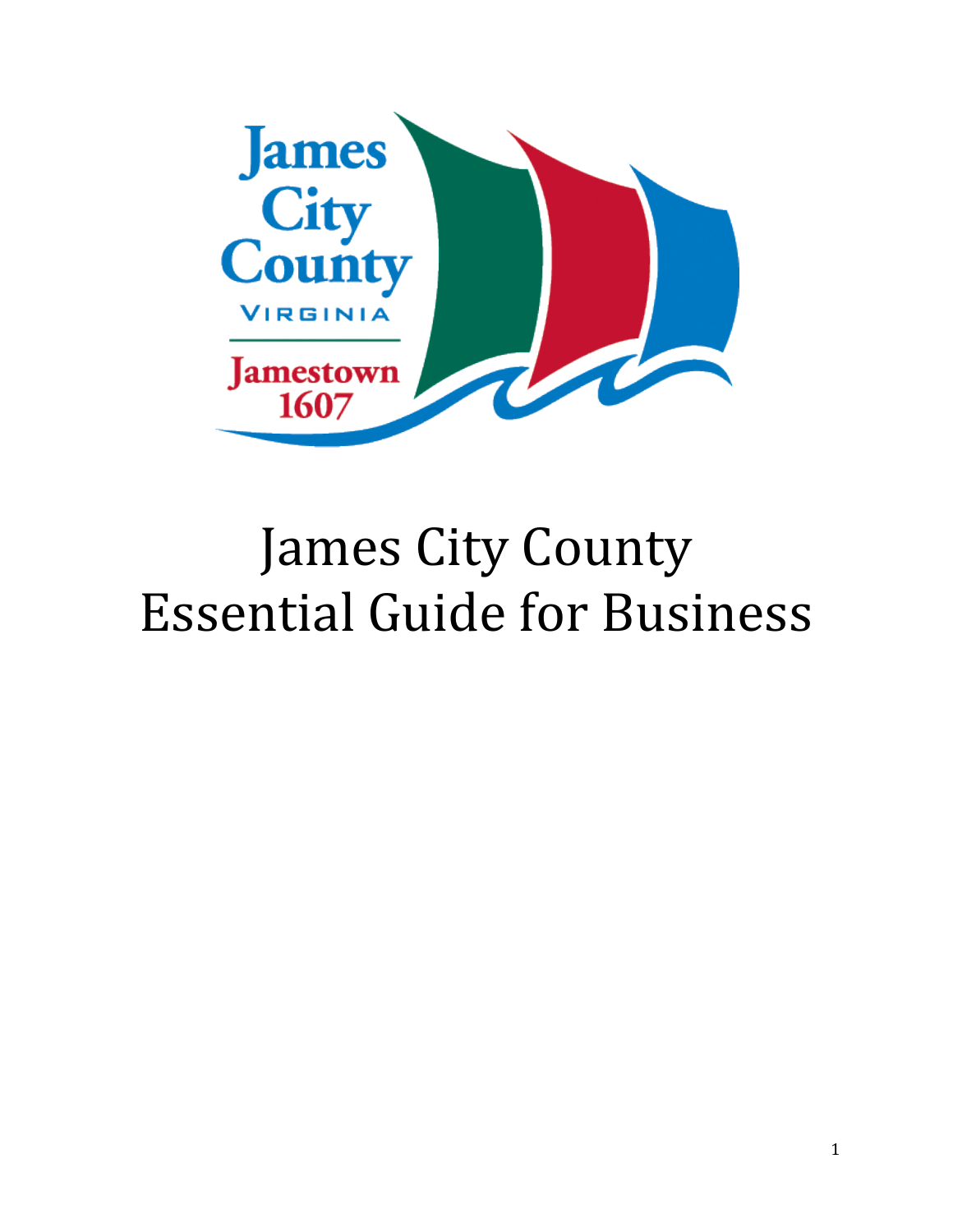# **Table of Contents**

| $\mathbf{I}$ . | <b>Getting Registered - The Quick Guide</b> | ર         |
|----------------|---------------------------------------------|-----------|
| II.            | <b>Business Taxes</b>                       | 8         |
|                | III. Overview of County Regulations         | 11        |
|                | IV. Fire Code                               | 16        |
|                | V. Business Start-up Resources              | <b>16</b> |
|                | <b>VI.</b> Financing Your Business          | 17        |

If you note a correction needed in the James City County Essential Guide to Business, please contact the Office of Economic Development of James City County at 757-253-6607.

Last updated 01/2020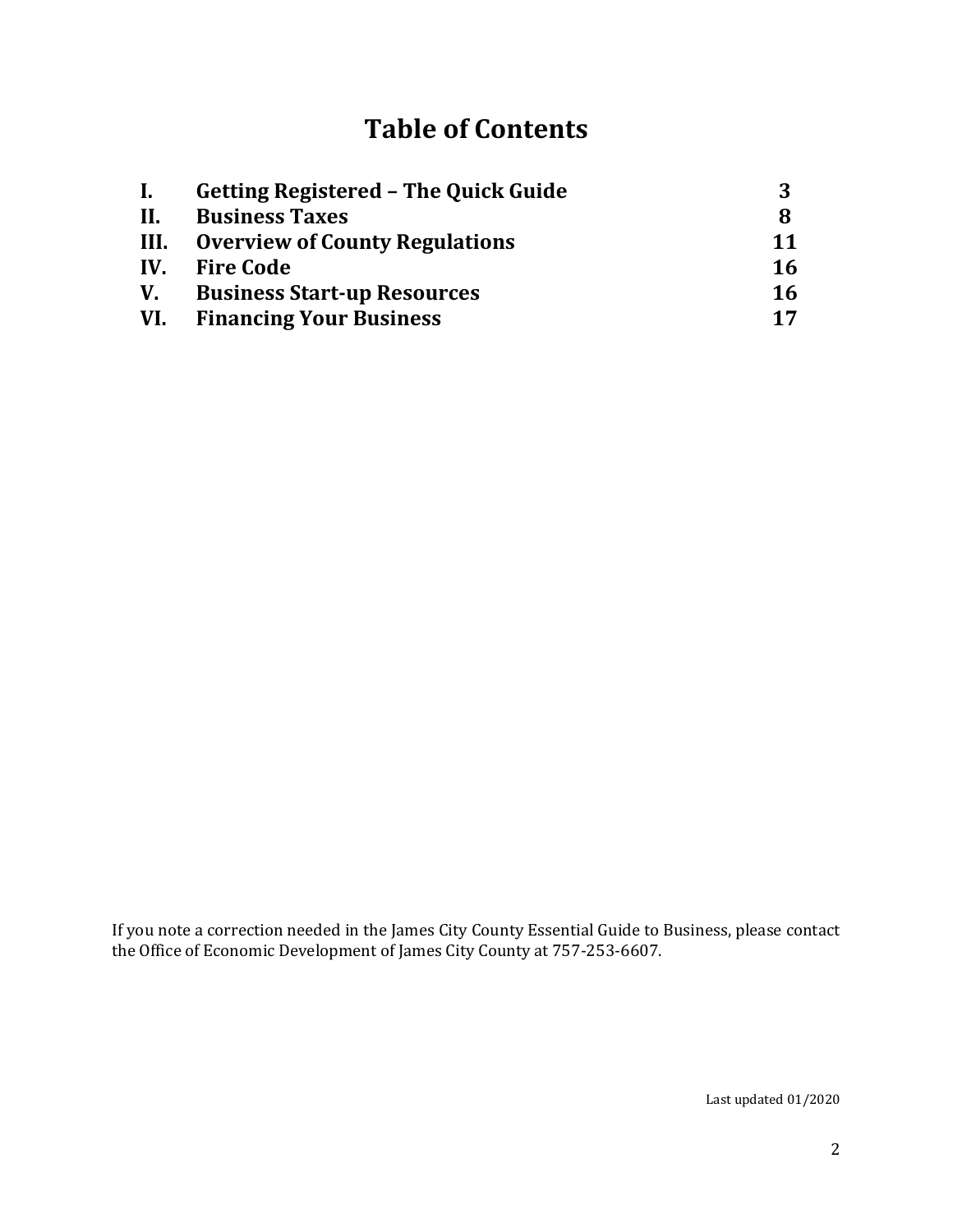# **I. Getting Registered – The Quick Guide**

### **Registering with James City County**

### **James City County Business License**

James City County requires that all businesses operating within James City County register with the Commissioner of the Revenue for local taxation purposes. Business licenses must be obtained by March 1 of the tax year or within ten (10) days of beginning business, whichever is later.

For additional information on licenses and fees, please refer to the Business Taxes section of this document or contact:

### **James City County Commissioner of the Revenue**

101-B Mounts Bay Road Williamsburg, VA 23185 757-253-6698 Fax 757-253-6733 <http://www.jamescitycountyva.gov/439/Business-Licenses>

### **Fictitious Name (Assumed Name)**

Any business operating with a name other than the true legal name of the owner (individual, corporation, LLC, etc.) must register that fictitious name with the State Corporation Commission (SCC). No business license will be issued, or registrations for other local taxes accepted by the Commissioner of the Revenue without this registration. You may contact the Clerk of the SCC at 804-371-9733 or toll-free in Virginia at 1-866-722-2551 for more information.

For forms, and additional information on assumed names, trade names and DBAs, contact the:

### **James City County Commissioner of the Revenue**

101-B Mounts Bay Road Williamsburg, VA 23185 757-253-6698 Fax: 757-253-6733 <http://www.jamescitycountyva.gov/385/Commissioner-of-the-Revenue>

**Clerk of the Circuit Court** 5201 Monticello Avenue, Suite 6 Williamsburg, VA 23188 757-564-2242 <http://www.jamescitycountyva.gov/150/Clerk-of-the-Circuit-Court>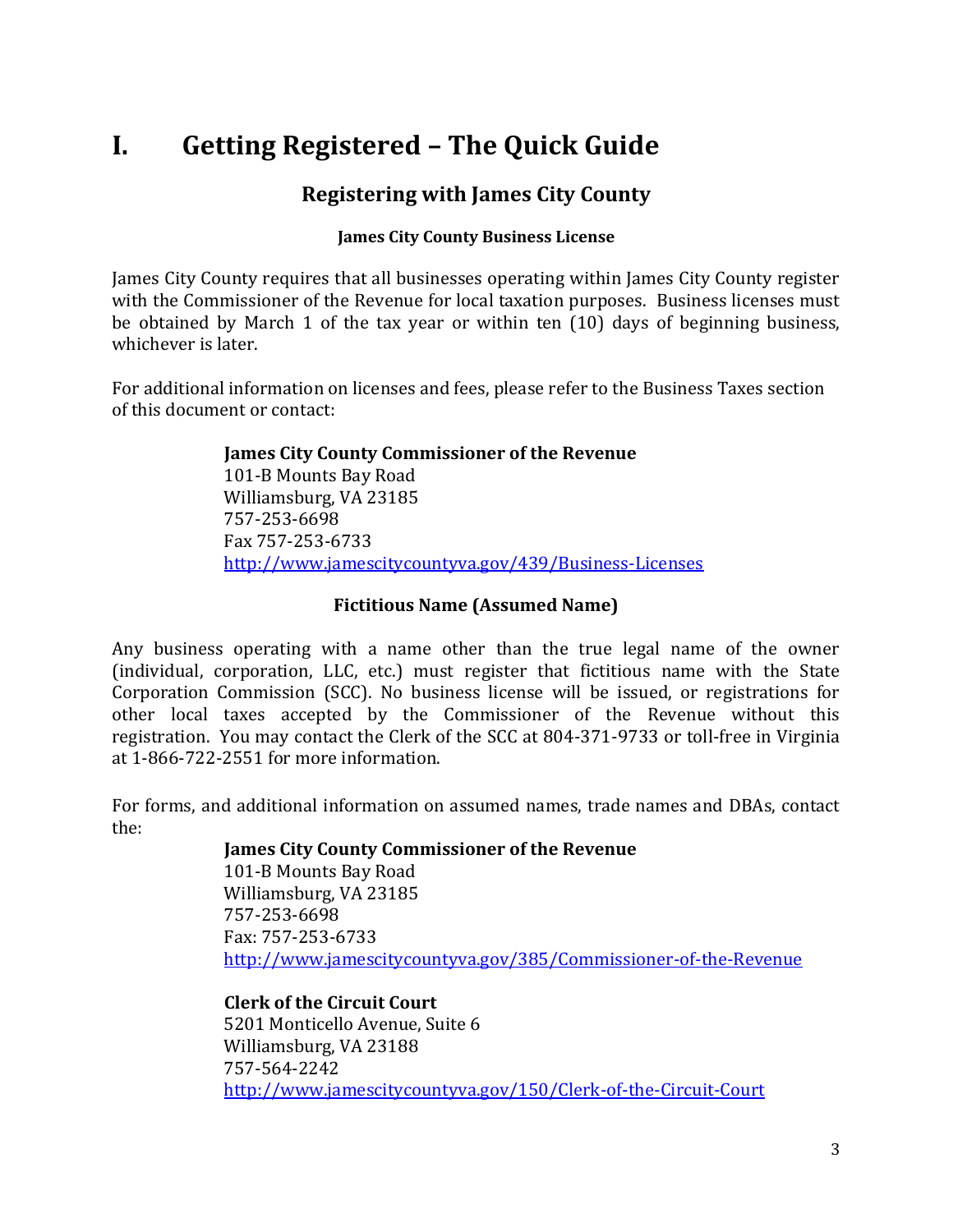### **Registering with the State of Virginia**

The official website of the Commonwealth of Virginia, [www.virginia.gov,](http://www.virginia.gov/) provides resources to assist businesses with relevant tax, workforce, licensing and other issues.

For more information, please visit **[https://www.virginia.gov/business services](https://www.virginia.gov/services/business/#paging:currentPage=0|paging:number=10)**.

### **State Corporation Commission (SCC)**

The State Corporation Commission has resources available to assist with identifying the appropriate business structure. Once you determine the appropriate structure, you can establish your business by filing with the State Corporation Commission. Filing your business ensures there isn't another business entity in the Commonwealth doing business under the same business name.

For more information on business organization, contact the:

**SCC** Clerk's Office, Tyler Building 1300 East Main Street P.O. Box 1197 Richmond, VA 23218 804-371-9967 (direct dial) [www.scc.virginia.gov](http://www.scc.virginia.gov/)

### **Virginia Department of Professional and Occupational Regulation (DPOR)**

Businesses regulated by licensing or permitting requirements are involved in areas relating to public health or safety, such as engineering, architecture, health professions, environmental hazards, building codes, and financial services such as CPA's, real estate agents, surveyors and employment agencies.

To find out if the business you intend to start is subject to licensing by the Commonwealth of Virginia, contact the:

### **DPOR**

Perimeter Center, Suite 102 9960 Mayland Drive Richmond, VA 23233 804-367-8500 [www.dpor.virginia.gov](http://www.dpor.virginia.gov/)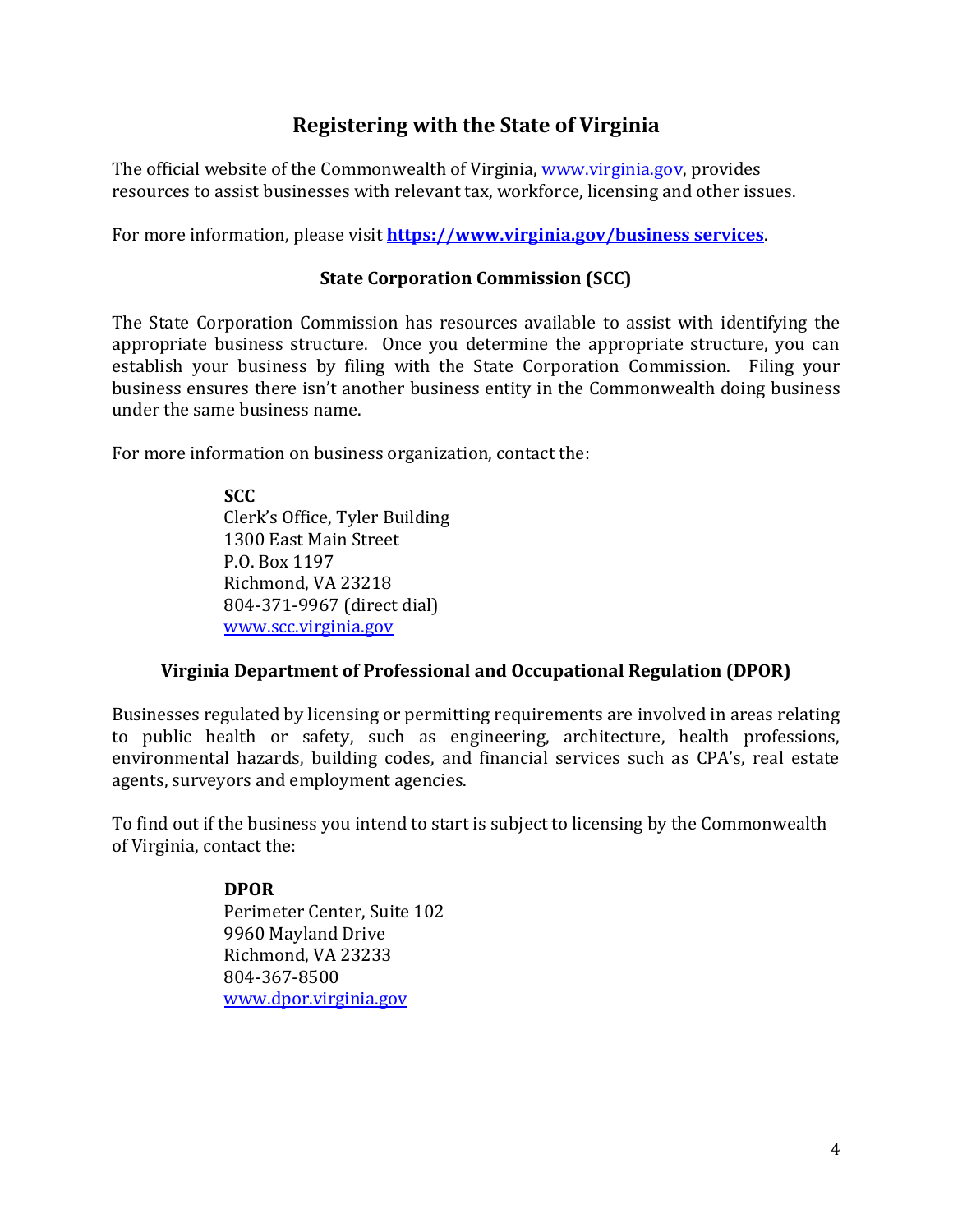### **State Contractor Licenses, Tradesman Licenses, Certified Water Well System Providers, Certified Elevator Mechanics and Certified Backflow Prevention Device Workers**

Persons, firms, or corporations engaging in the construction of new structures or new additions to existing structures, or those involved in remodeling, repair or demolition of existing structures are *required* to be licensed in the Commonwealth of Virginia, as well as being properly registered in James City County. Individuals performing work on water well systems, elevators, escalators or other such conveyances and those individuals performing plumbing, HVAC, electrical or gas-fitting work may be required to hold an individual certification/license issued by the Board for Contractors. This requirement is applicable to (but not limited to) *building contractors, residential contractors, commercial contractors and subcontractors (electrical, plumbing, mechanical, masonry, etc).* Fees for licenses vary according to the type of license issued.

For more information on state contractors' licenses, contact the:

**Virginia Board of Contractors, Tradesman Program, Department of Professional and Occupational Regulation** 9960 Mayland Dr., Suite 102 Richmond, VA 23233 804-367-8500 [www.dpor.virginia.gov](http://www.dpor.virginia.gov/)

### **Virginia Department of Agriculture and Consumer Services (DACS)**

Most businesses that engage in the manufacture or distribution of foods, beverages, and/or food additives of any type (whether on a seasonal basis or not) are required to be inspected by the Virginia Department of Agriculture and Consumer Services (*note: Molluscan shellfish shucking plants, crab picking plants, and Grade A dairy processing facilities are inspected by the Virginia Department of Health*). Should you intend to engage in a food-related business of this type, please contact the appropriate agency. The agency will supply you with an informative packet containing food-related business information and regulatory requirements. These businesses may also be required to obtain a permit from the Virginia Department of Commerce.

For basic information, starting a food business, licenses & registration and Inspection and grading services, please contact:

### **VDACS**

102 Governor Street Richmond, VA 23219 804-786-3520 [www.vdacs.virginia.gov](http://www.vdacs.virginia.gov/) [www.vdacs.virginia.gov/starting a food business](http://www.vdacs.virginia.gov/dairy-kitchen-food-services-businesses.shtml) [www.vdacs.virginia.gov/licenses-registration](http://www.vdacs.virginia.gov/localities-licenses-registration.shtml) [www.vdacs.virginia.gov/inspection-and-grading-services](http://www.vdacs.virginia.gov/inspection-and-grading-services.shtml)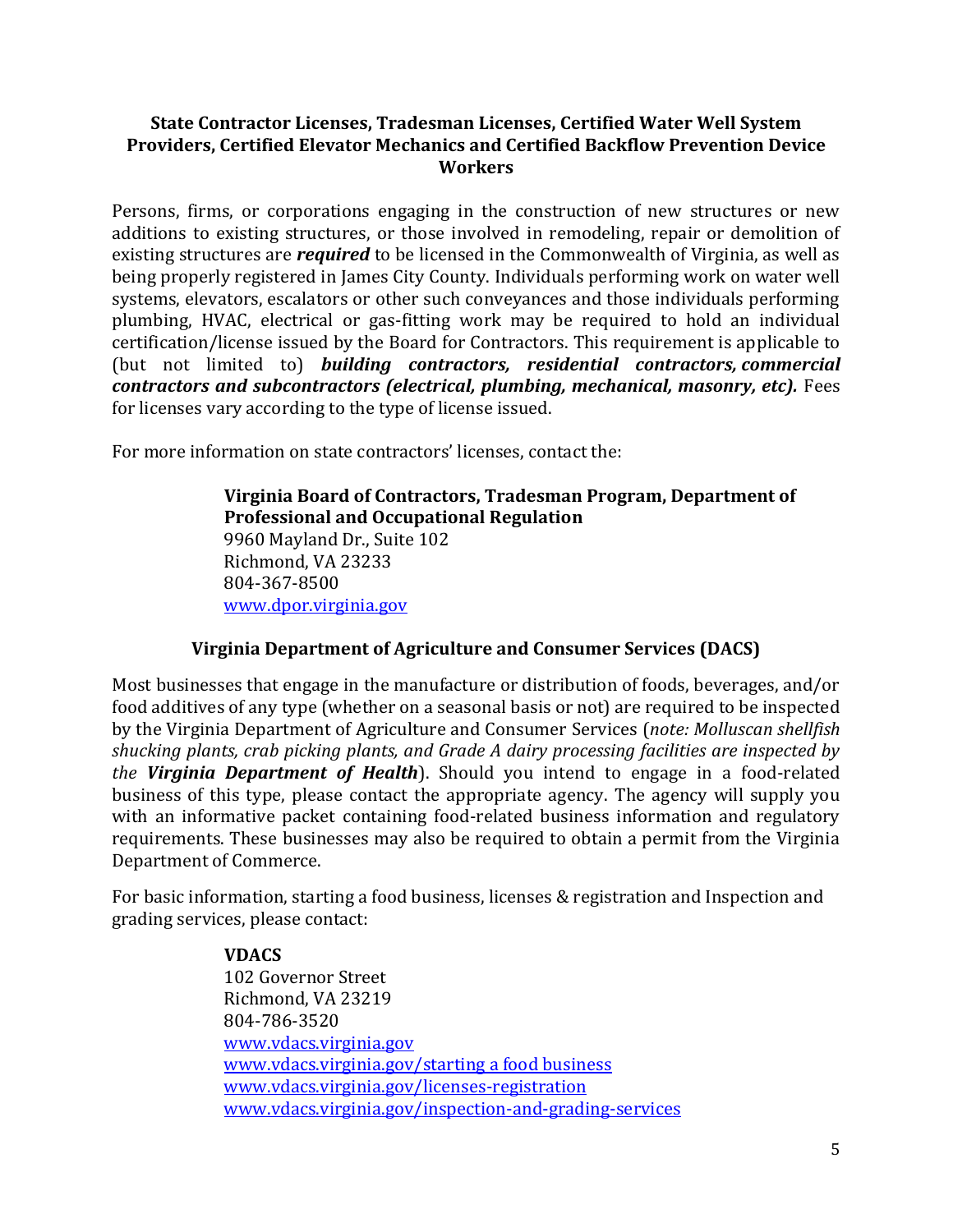### **Virginia Department of Health (VDH)**

Several types of businesses, including all of those engaged in food handling, are required to obtain approval from the local office of the VDH and to have periodic inspections of their facilities in order to assure safe and sanitary operations within James City County. Permits are issued for restaurants, day care kitchens, school kitchens, catering operations, mobile food units, temporary food service events, and almost anytime food is prepared for, or served to, the public. These establishments are permitted annually, and there is a permit application fee. Any alterations, change of ownership, or new construction may require plan review, inspection, and approval by the local office of the VDH.

If you are planning to build a new food service establishment or renovate a facility that was not previously a restaurant, contact the Williamsburg Area Environmental Health Office (757-253-4813) regarding your plans so that an Environmental Health Specialist may advise you of the requirements and prevent any unnecessary delays. Plans and specifications for the construction, remodeling, or renovation *are* required.

For non-retail facilities, such as Molluscan Shellfish Shucking Plants, Crab Picking Plants, and Grade A Dairy Processing Facilities, VDH approval is also needed. VDH also regulates Summer Camps, Campgrounds, and Public Swimming Pools, among other types of operations.

For more information and specific fees that may apply to your business, please contact VDH. James City County is part of the Peninsula District of the Virginia Department of Health, and has a local office:

### **VDH, Williamsburg/James City County Regional Office**

4095 Ironbound Road Suite 200 Williamsburg, VA, 23188 757-253-4813 Fax: 757-253-4285 [www.vdh.virginia.gov](http://www.vdh.virginia.gov/) [www.vdh.virginia.gov/restaurant operators](http://www.vdh.virginia.gov/EnvironmentalHealth/Food/FoodSafety/restaurantoperators/) [http://EnvironmentalHealth/Regulations](http://166.67.66.226/EnvironmentalHealth/Food/Regulations/index.htm)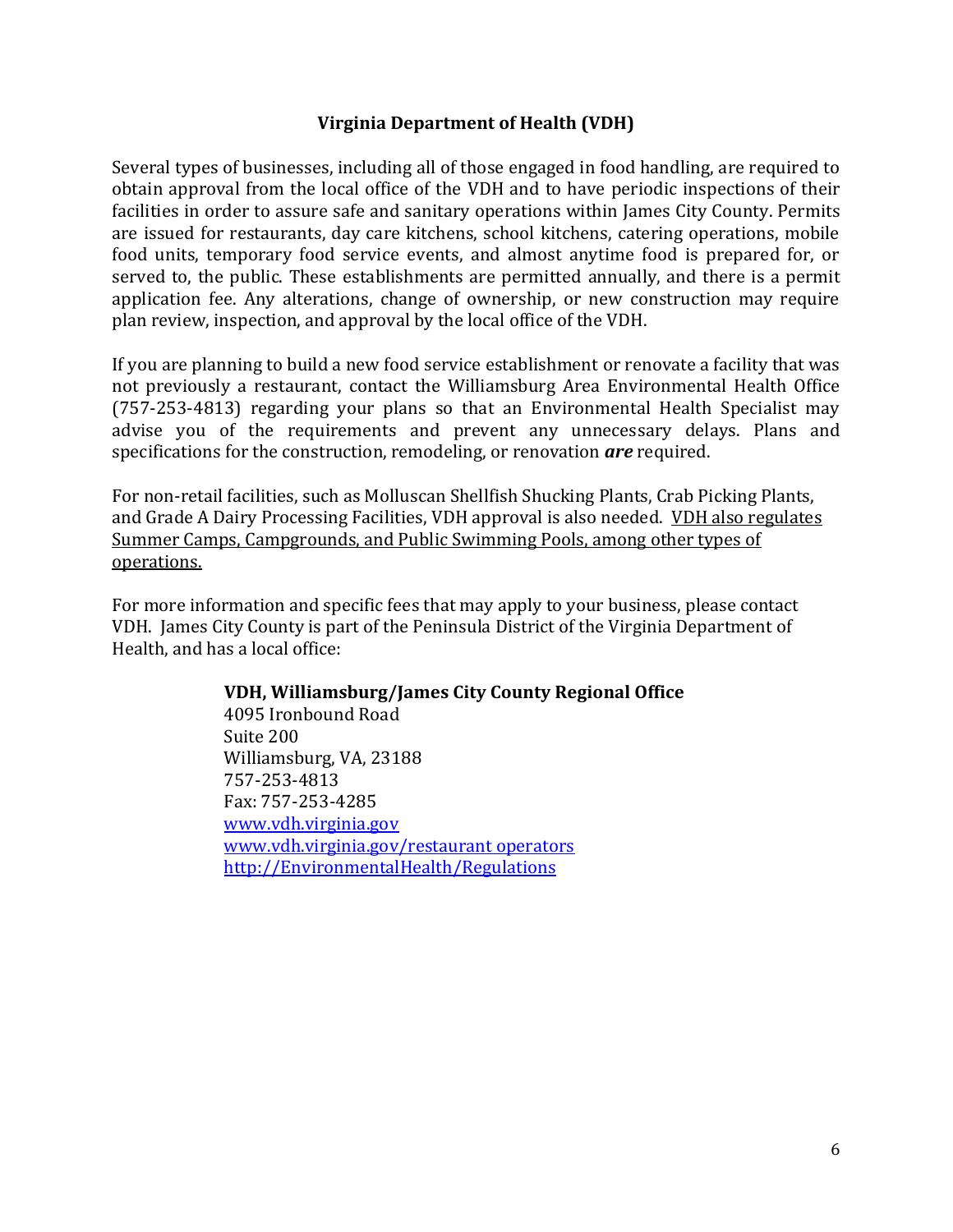### **Virginia Department of Alcoholic Beverage Control (ABC)**

All businesses that sell alcoholic beverages of any kind are required to obtain a liquor license from the Virginia Department of Alcoholic Beverage Control and a local business license through the Commissioner of the Revenue.

For more information on liquor licenses, contact the:

### **ABC Central Offic**

2901 Hermitage Road Richmond, VA 23220 P.O. Box 27491 Richmond, VA, 23261 804-213-4400

### **ABC Regional Office (Region 7)**

4907 West Mercury Blvd. Hampton, VA 23605 757-825-7830

**[www.abc.virginia.gov](https://www.abc.virginia.gov/)** (click "licenses" across the top menu for more specific information)

### **Registering with the Federal Government**

### **Employer Identification Number (EIN)**

Businesses must have a taxpayer identification number so the Internal Revenue Service can process tax returns. These identification numbers are your *Social Security Number (SSN)* and/or your *Employer Identification Number (EIN)*.

### *When do you need an Employer Identification Number?*

Proprietorships - An Employer Identification Number is needed if: 1) you pay wages to one or more employees, or 2) you file pension or excise tax returns (Source - IRS Pub. 334 - Tax Guide for Small Business).

Corporations, Partnerships and Limited Liability Companies by their nature will have EIN's assigned by the IRS upon registration.

For more information on Employer Identification Numbers, contact the:

903 Enterprise Pkwy. 400 North Eighth Street Hampton, VA 23666 Richmond, VA 23219 757-751-6200 804-916-8700 [www.irs.gov](http://www.irs.gov/)

**IRS, Hampton Regional Office IRS, Richmond Regional Office**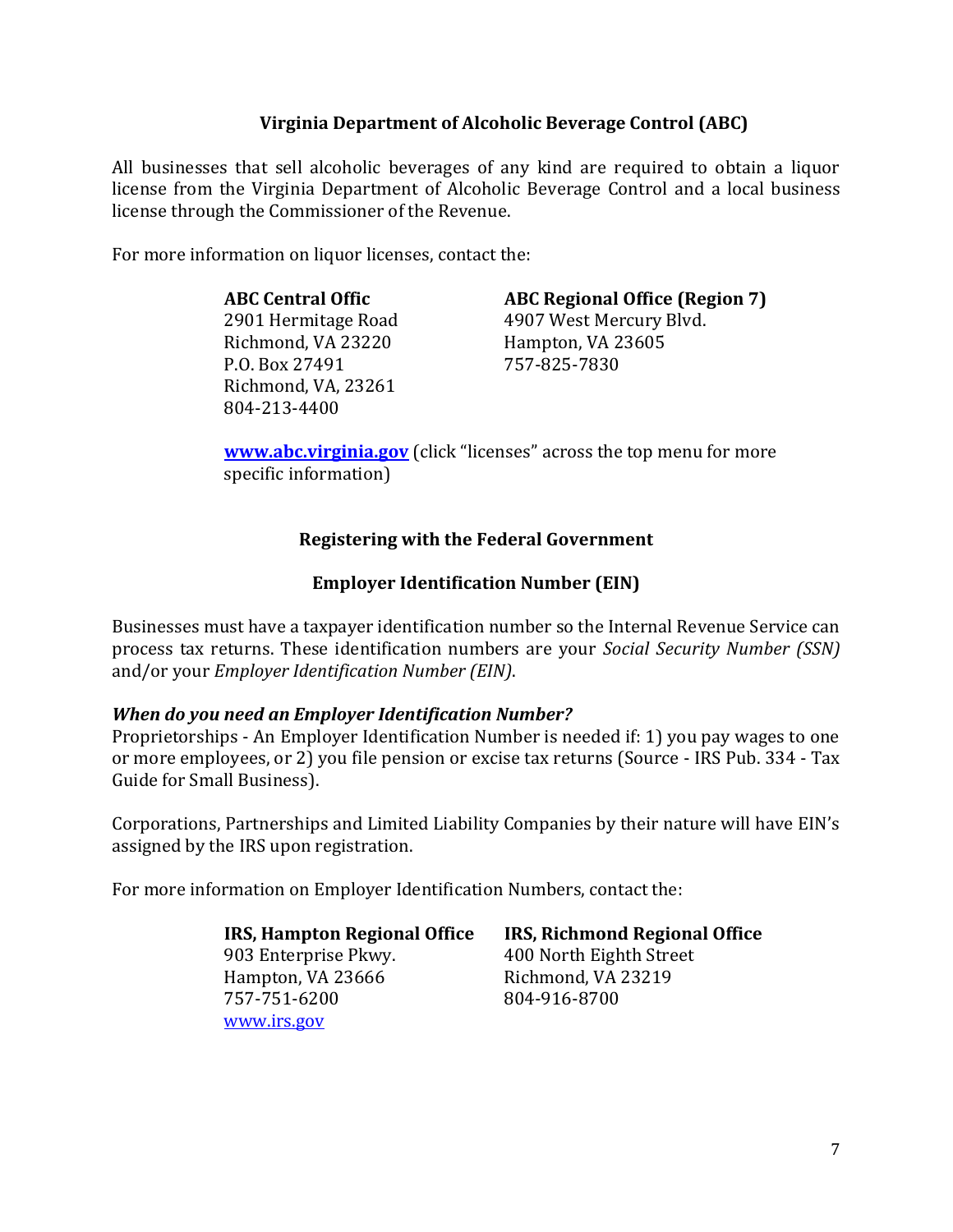# **II. Business Taxes**

### **James City County Taxes**

All James City County taxes are assessed by the Commissioner of the Revenue's Office and payable to the Treasurer's Office.

### **James City County Commissioner of the Revenue**

101-B Mounts Bay Road Williamsburg, VA 23185 757-253-6695 [www.jamescitycountyva.gov/BusinessTaxes](http://www.jamescitycountyva.gov/430/Business-Taxes)

**James City County Treasurer's Office** 101-B Mounts Bay Road Williamsburg, VA 23185 (757) 253-6705 [www.jamescitycountyva.gov/Treasurer](http://www.jamescitycountyva.gov/384/Treasurer)

### *Business Professional Occupational License Tax (BPOL)*

**What is BPOL? -** A tax assessed on non-manufacturing business according to gross receipts from operation at the following rates:

- As of January 2006, first-time business applicants with total gross receipts less than \$4,000 are assessed a fee of \$30.00.
- Renewals with gross receipts less than \$4,000 are no charge.
- Businesses with gross receipts of \$4,000 up to \$49,999 are assessed a fee of \$30.
- Businesses with gross receipts of \$50,000 up to \$99,999 are assessed a fee of \$50.
- Businesses with gross receipts of \$100,000 and over are assessed at the following rates:
	- o Professional Services \$.58/\$100 Gross receipts
	- o Other Services .36/\$100 Gross receipts
	- o Retail Sales .20/\$100 Gross receipts
	- o Contractors .16/\$100 Gross receipts
	- o Wholesale Sales .05/\$100 Gross receipts

Business licenses must be filed with the Commissioner of the Revenue's Office by March 1of the tax year, and business license taxes are due by April 5 of the tax year. Penalties, plus interest, apply for late filings and payments.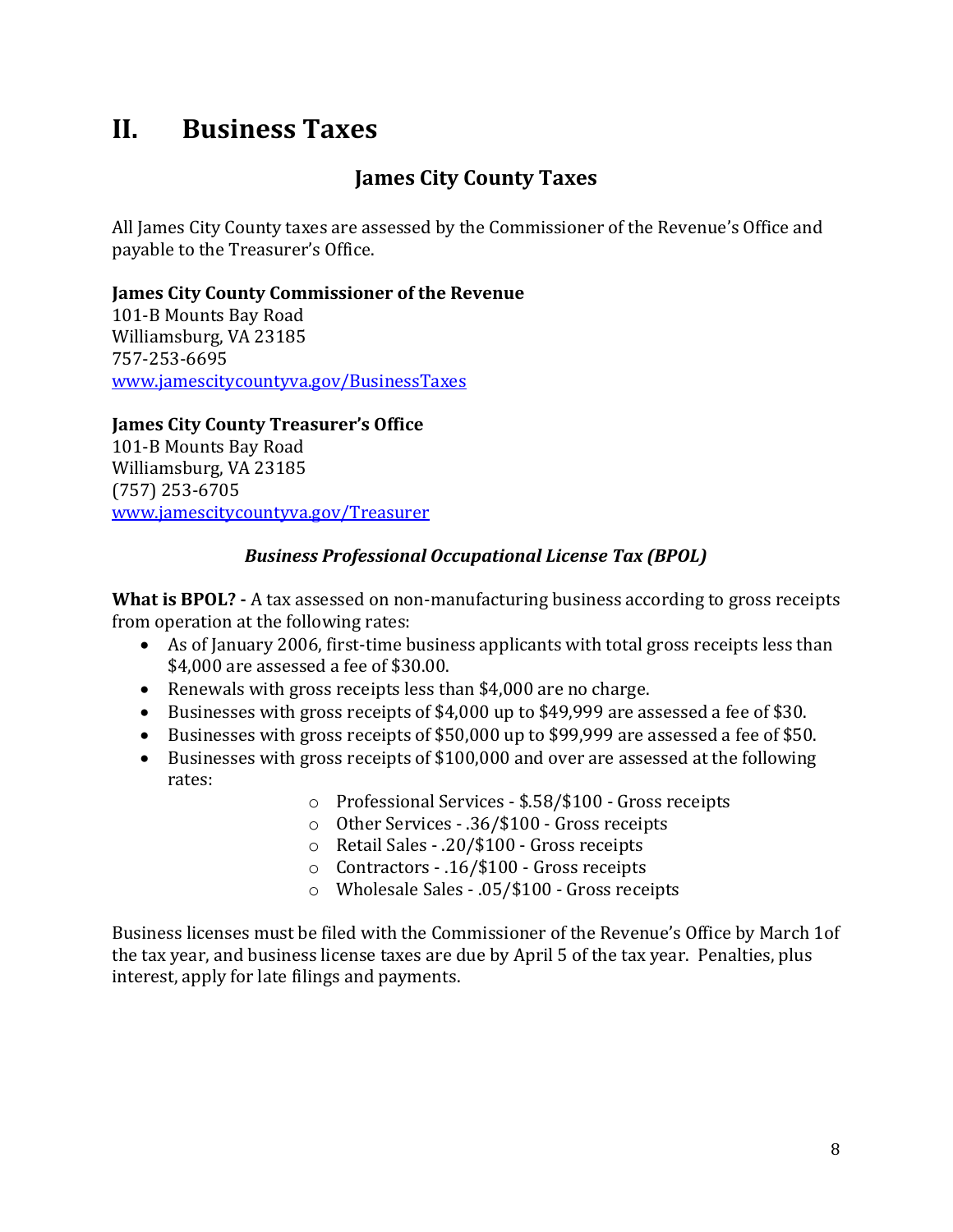### *Business Personal Property (BPP)*

**What is Business Personal Property? -** All equipment, furniture, fixtures, books, appliances, tools, office equipment, cash registers, and any other items used in the pursuit of your business. Business Personal Property does not include motor vehicles.

### **Business Personal Property Rate - \$4.00/\$100 value**

Business Personal Property is valued at 25 percent of original capitalized cost.

You must file BPP by May 1 for property in use as of January 1 of a tax year. The due dates for payments are August 5 and December 5. [www.jamescitycountyva.gov/Business-Personal-Property-Taxes](http://www.jamescitycountyva.gov/422/Business-Personal-Property)

### *Manufacturers - Machinery and Tool Taxes (M&T)*

**What is Machinery and Tool Tax? -** Machinery and Tools is equipment used by a manufacturer directly in the production of goods.

### **Machinery and Tools - \$4.00/\$100 value**

Machinery and Tools are valued at 25 percent of original capitalized cost.

You must file M&T no later than May 1 for equipment in use as of January 1 of a tax year. The due dates for payments are August 5 and December 5. [www.jamescitycountyva.gov/Machinery-Tool-Taxes](http://www.jamescitycountyva.gov/437/Machinery-Tool-Taxes)

### *Food, Beverage and Transient Occupancy Taxes*

**What is Food, Beverage and Transient Occupancy Tax? -** Food and Beverage, and Transient Occupancy taxes (more commonly known as Meals and Room Taxes) are collected monthly from hotels, motels, and restaurants.

[www.jamescitycountyva.gov/Food-Beverage-Transient-Occupancy-Taxes](http://www.jamescitycountyva.gov/435/Food-Beverage-Transient-Occupancy-Taxes)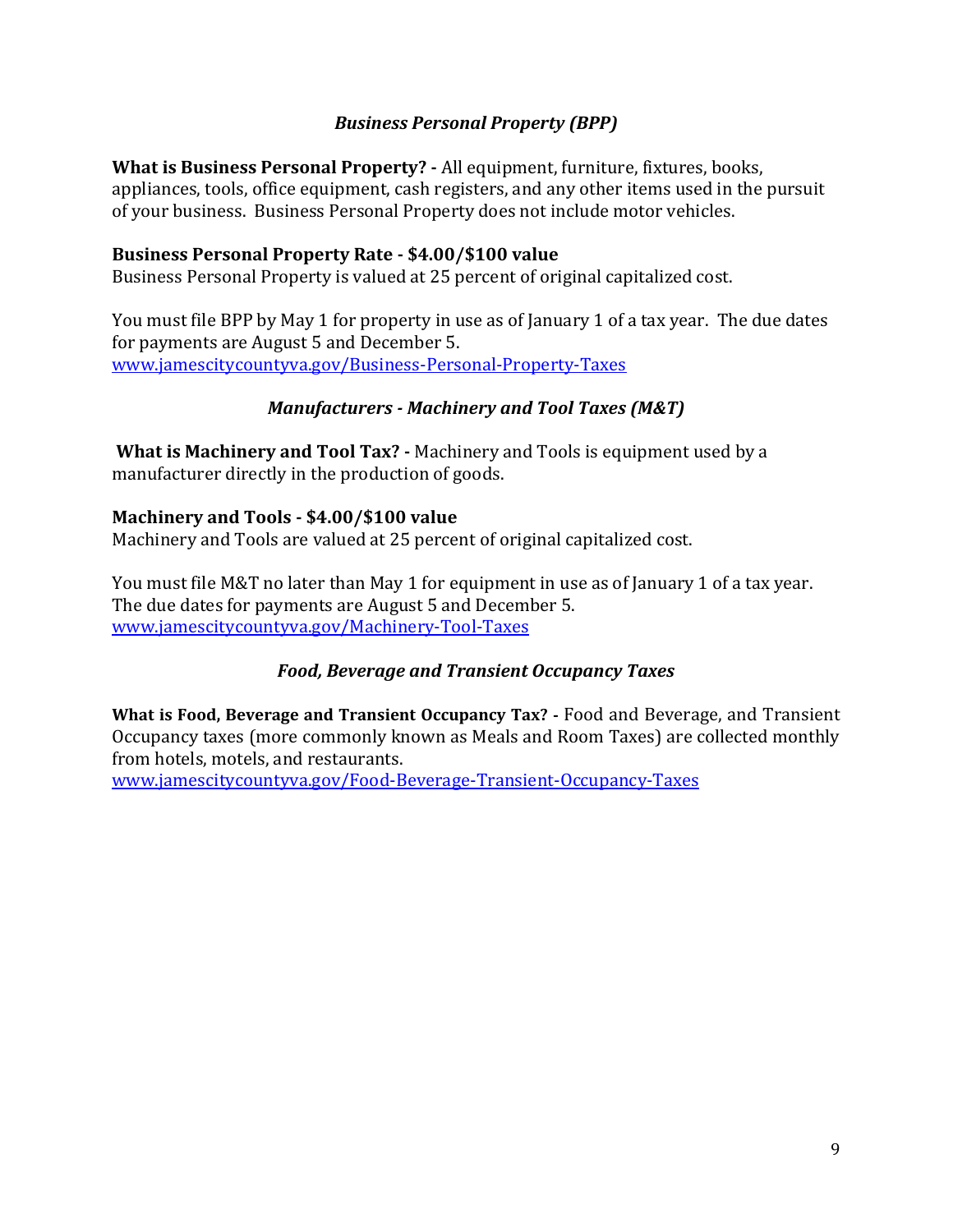### **Virginia Taxes**

### **Unemployment Compensation and Worker's Compensation**

Businesses with employees may be required to pay *State Unemployment Compensation Taxes*. For more information on unemployment compensation, contact the:

### **Virginia Employment Commission**

Hampton Office 600 Butler Farm Road Suite B Hampton, VA 23666 757-865-5800 [www.vec.virginia.gov/employers](http://www.vec.virginia.gov/employers)

Private employers with three or more employees must carry *Workers' Compensation* insurance. Workers' Compensation insurance is obtained from private insurance agents with premiums regulated by law.

For more information on workers' compensation, contact the:

### **Workers' Compensation Commission**

| Central Office:     | <b>Regional Office:</b>                |
|---------------------|----------------------------------------|
| 1000 DMV Drive      | 281 Independence Blvd.                 |
| Richmond, VA, 23220 | Pembroke One, Suite 600                |
| 804-367-9740        | Virginia Beach, VA 23462               |
|                     | 804-367-8600                           |
|                     | 1-877-664-2566 (toll free in Virginia) |
|                     | www.vwc.state.va.us                    |

### **State Sales Tax, Withholding Tax, Corporate Income Tax and Other Non-Property Taxes**

For businesses that are required to collect sales tax, the Virginia Department of Taxation issues a Certificate of Registration which allows you to collect and remit sales tax to the state.

Every corporation organized under the laws of Virginia, or having income from Virginia sources must file a *corporation income tax* return with the Virginia Department of Taxation.

State regulations also require registration with the Virginia Department of Taxation by businesses subject to litter tax, consumer use tax, and tire tax, as well as those required to withhold income tax from employees or to collect sales tax. In addition to the above named taxes, there are others that pertain to specific products. Consult licensed professionals or the Virginia Department of Taxation for more information.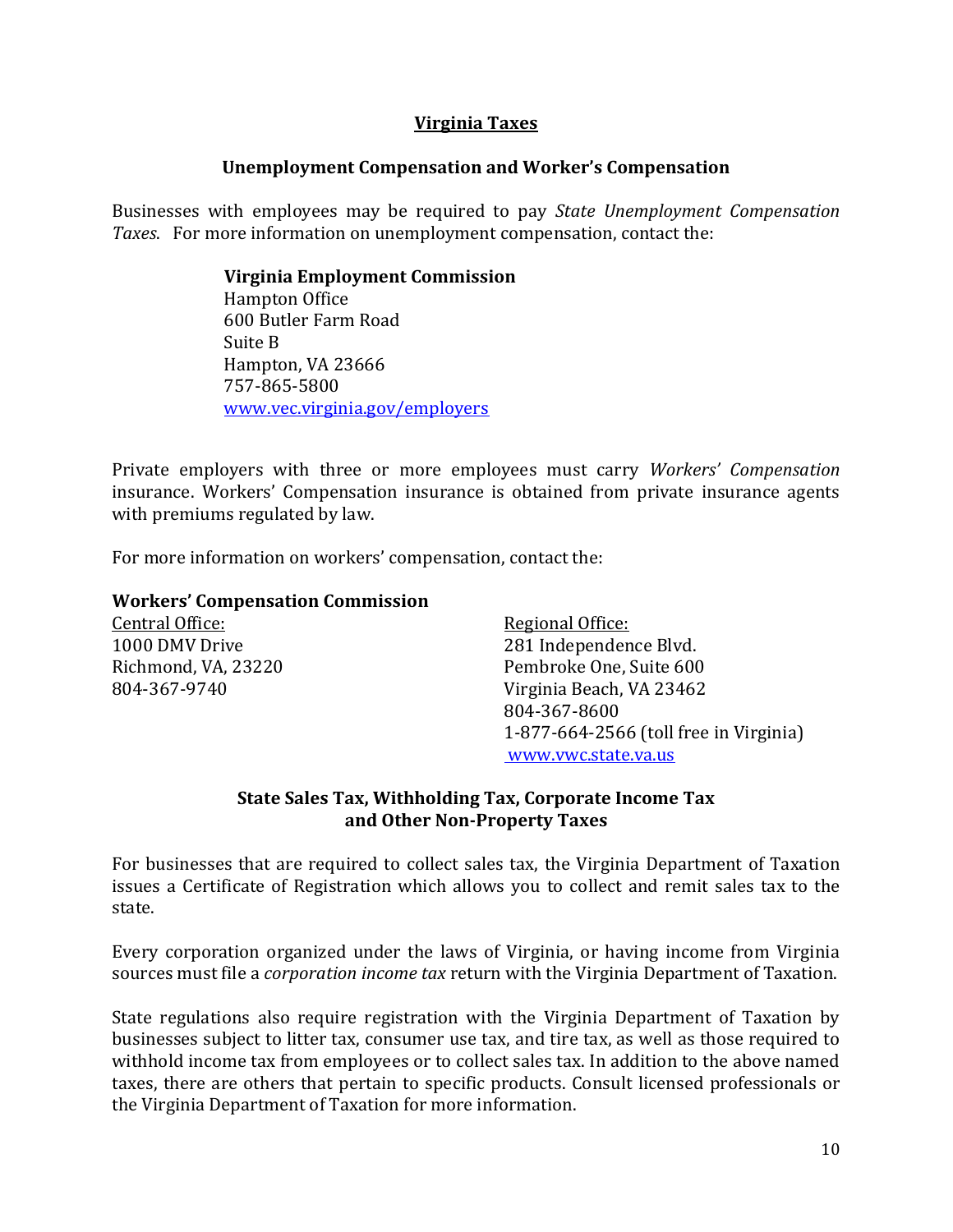For more information on State taxes, contact the:

**Virginia Department of Taxation** Office of Customer Services P.O. Box 1115 Richmond, VA, 23218 804-367-8031 [www.tax.virginia.gov](http://www.tax.virginia.gov/)

### **Federal Taxes**

For more information on federal business taxes, contact the: **Internal Revenue Service** 1-800-829-1040 [www.irs.gov](http://www.irs.gov/)

## **III. Overview of County regulations**

### **Home Occupation**

### *What if I want to start a business in my home?*

Business activity within the home is limited. Always verify either in writing or in person with the Zoning Division that your business may be operated in a residential area without violating zoning laws. A business license cannot be obtained without a completed Home Occupation Registration when required.

[www.jamescitycountyva.gov/HomeOccupationApplication](http://www.jamescitycountyva.gov/DocumentCenter/Home/View/5156)

### *What kind of business may I have in my home?*

The James City County Code for a home occupation requires that the occupation or activity be conducted entirely within the dwelling, i.e. not in the yard, garage, etc., and that no more than twenty-five percent (25%) of the first floor area is used throughout the structure for such activity.

In addition, the business cannot cause traffic to be generated in greater volumes than normal and cannot create noise, odor, smoke, dust or glare that may be detrimental to people residing in the home or on the adjacent properties.

*Can I hire people to work for me from my home?*

The only people that may work out of a particular home are those that live in the home.

### *If I would like to erect a sign for my home occupation - what are the limitations?*

A sign for a home business is not required; however, if you desire to have one, then you may have one sign, *not to exceed four (4) square feet in size***.** Such sign must be attached to the dwelling and *shall not be illuminated*.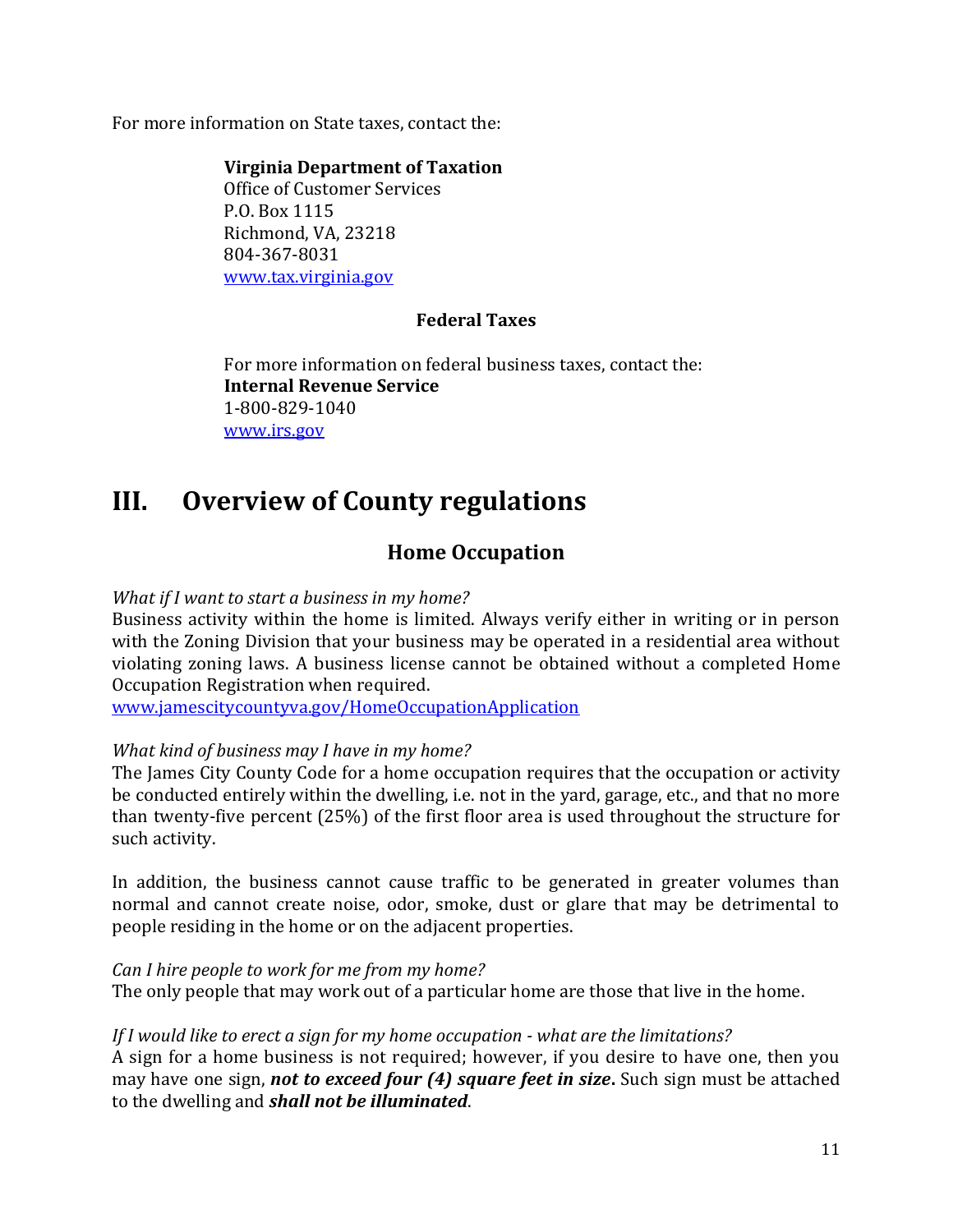For information on sign requirements, to verify the zoning of the property you plan to use or for questions concerning zoning of a home-based business, contact:

> **James City County Zoning Enforcement** 101-A Mounts Bay Road Williamsburg, VA, 23185 757-253-6685 [zoning@jamescitycountyva.gov](mailto:zoning@jamescitycountyva.gov)  [www.jamescitycountyva.gov/Zoning-Enforcement](http://www.jamescitycountyva.gov/447/Zoning-Enforcement)

*Is there anything else I should know before I start a Home Occupation?* Prior to starting any home occupation, contact the Commissioner of the Revenue's Office to register your business.

To verify any licensing requirements of a home-based business, contact the:

### **James City County Commissioner of the Revenue**

101-B Mounts Bay Road Williamsburg, VA, 23185 757-253-6695 [commissioner.revenue@jamescitycountyva.gov](mailto:commissioner.revenue@jamescitycountyva.gov) [www.jamescitycountyva.gov/Commissioner-of-the-Revenue](http://www.jamescitycountyva.gov/385/Commissioner-of-the-Revenue)

### **Locating a Business & Determining Permitting Requirements**

*If I do not plan to operate the business from my home, how do I know where my business is allowed to operate?*

The James City County Zoning Ordinance, Comprehensive Plan, and Comprehensive Plan Land Use Map are important tools in determining where to locate a business. The Zoning Ordinance allows certain uses within specific zoning districts; you should first determine where your proposed business is permitted "by right," meaning the County Zoning Code specifically permits your proposed business in a specific zoning district. Some specific businesses are permitted only with a Special Use Permit, which can only be granted by the elected body. If you have a specific property in mind, it may not currently be zoned to accommodate your proposed business and may need to have the zoning changed, or rezoned, which also can only be approved by the elected body. The Comprehensive Plan and Land Use Map act as goals or guides, in terms of the development the County would like to see in certain areas. It is very important to check with the Zoning Enforcement Division to ensure that the proposed property for your business is properly zoned and designated or if additional approval is needed. Both a Special Use Permit and Rezoning require legislative approval, meaning approval by the James City County Planning Commission and the James City County Board of Supervisors. Planning staff can assist with the application process for both Special Use Permits and Rezoning cases.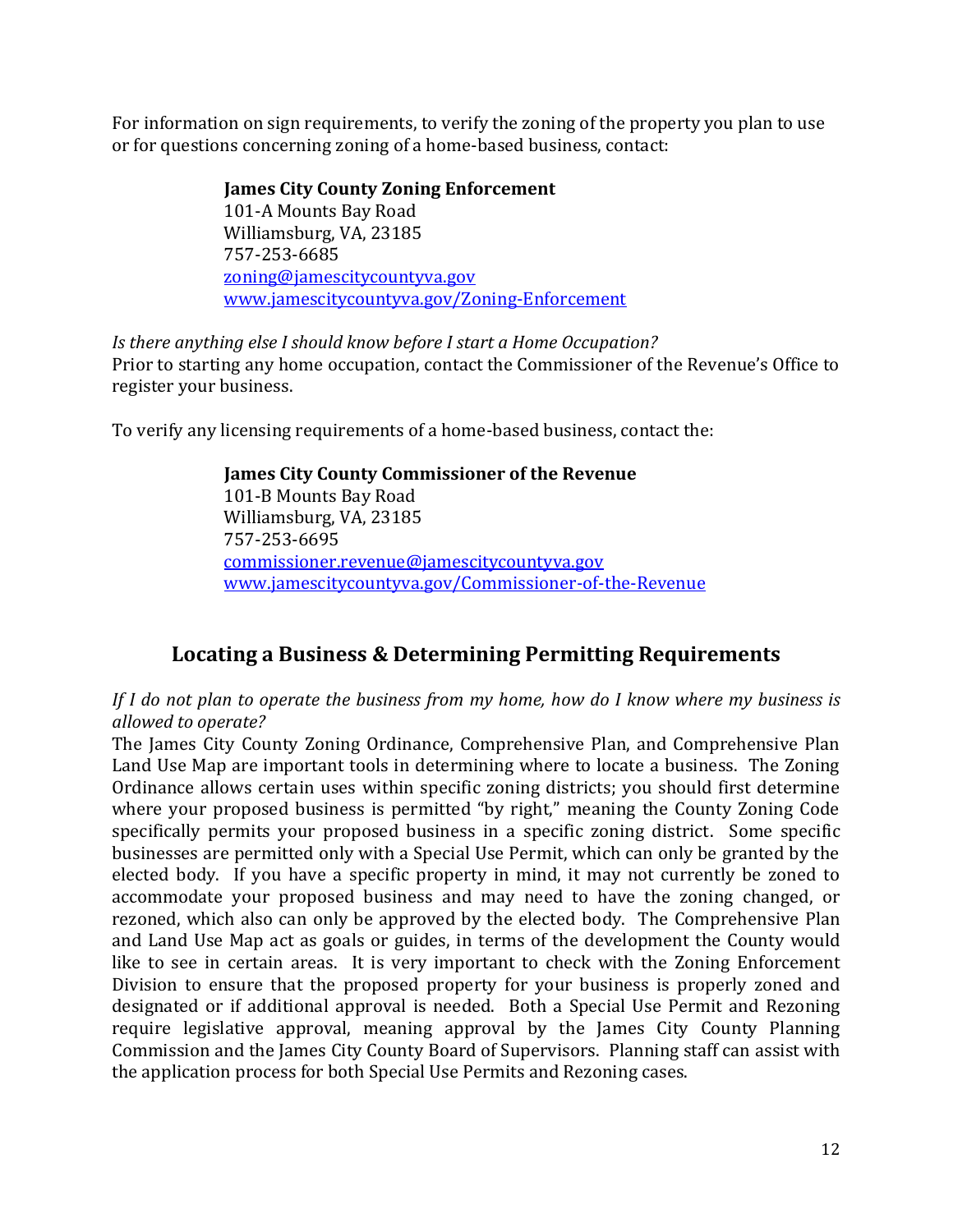#### **James City County Zoning Enforcement**

101-A Mounts Bay Road Williamsburg, VA, 23185 757-253-6685 [zoning@jamescitycountyva.gov](mailto:zoning@jamescitycountyva.gov) [www.jamescitycountyva.gov/Zoning-Enforcement](http://www.jamescitycountyva.gov/447/Zoning-Enforcement)

### *What if a previous business operated from the business location I selected for my proposed business?*

The James City County Zoning Code identifies distinct business operations and each zoning district permits different types of business operations. Just because a building or site previously operated as a business does not necessarily mean your proposed business can operate there without further approval. It is imperative to confirm the zoning and permitted uses before proceeding to purchase a property or incurring other costs. The County Zoning Enforcement Division can assist in evaluating if a change of use form, site plan or site plan amendment, or other approvals are needed.

### **James City County Zoning Enforcement**

101-A Mounts Bay Road Williamsburg, VA, 23185 757-253-6685 [zoning@jamescitycountyva.gov](mailto:zoning@jamescitycountyva.gov) [www.jamescitycountyva.gov/Zoning-Enforcement](http://www.jamescitycountyva.gov/447/Zoning-Enforcement)

### *What is a site plan?*

If you are planning to build a new structure, build an addition, rehabilitate/convert an existing structure, or make changes to the property (add parking, reconfigure access to the property, etc.), you will need to file a Site Plan and a Site Plan Application with the County Planning Division. A site plan shows the location of existing and proposed buildings, including outbuildings, as well as parking areas, drainage areas, entrances from public streets and the location of utility lines, among other details about the property. Typically site plans are prepared by licensed Professional Engineers or Land Surveyors; after being submitted to the County the plan gets reviewed by all appropriate review agencies (Virginia Department of Transportation; Zoning; Planning; Engineering & Resource Protection; James City Service Authority; Fire Department; and/or the Virginia Department of Health, as applicable to the application.). Once all comments have been addressed, final approval will be issued. Sometimes this takes two or more rounds of submittals and comment.

### *What is a conceptual plan?*

It is recommended you meet with Planning or Zoning staff to discuss your plans before incurring any costs or committing to a lease or purchase of property. This discussion could result in questions that arise and need to be answered by staff from other divisions or agencies. A conceptual plan is an informal sketch that helps describe your proposed project. By submitting an application and a conceptual plan you are officially requesting feedback that will assist in determining what approvals are necessary for you to proceed.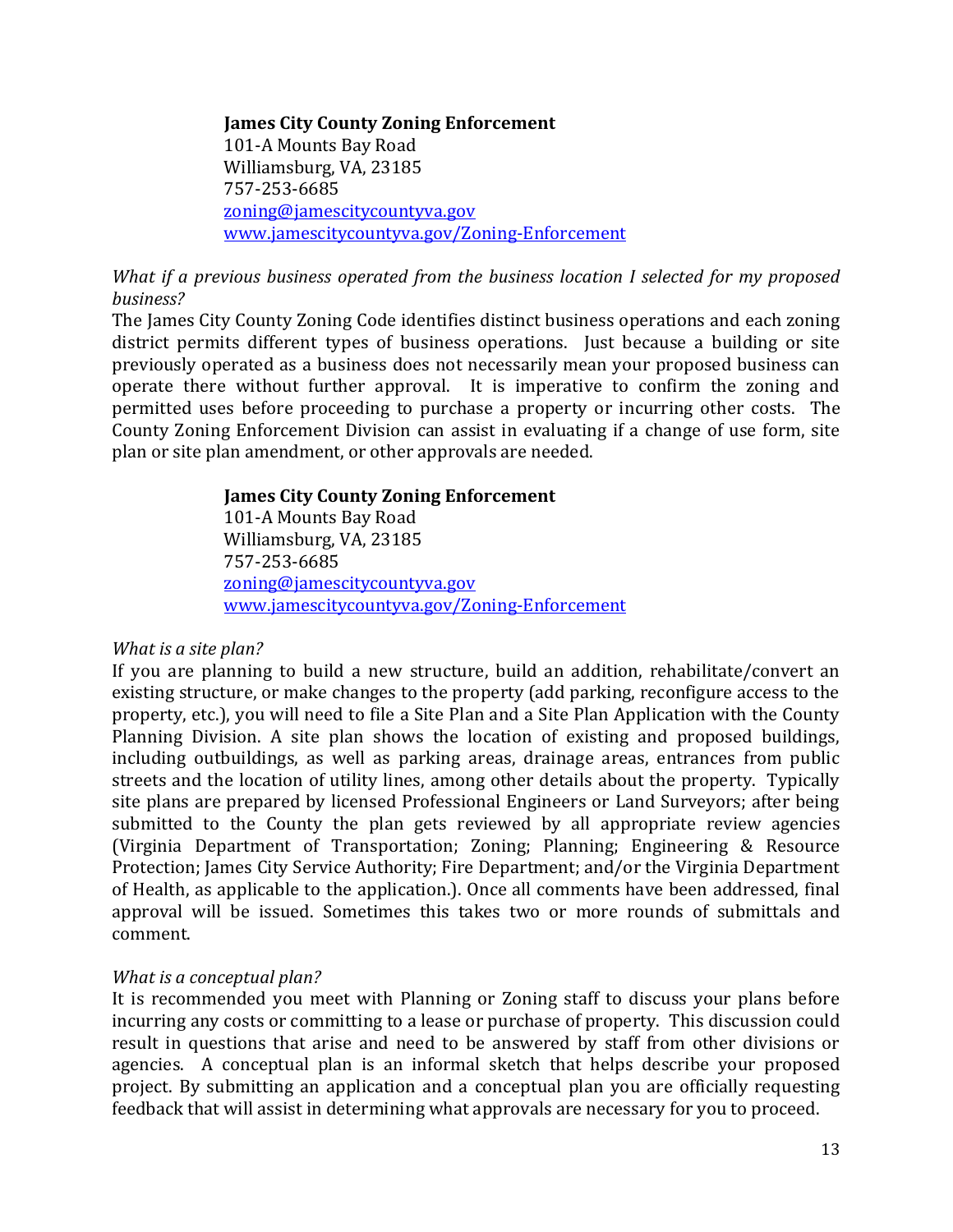This process is much less formal than a site plan application and can assist you with identifying critical issues and specific information that will be needed for a formal site plan application. An application for a Conceptual Plan review carries a fee of \$25.

### **James City County Planning**

101-A Mounts Bay Road Williamsburg, VA 23185 757-253-6685 [http://www.jamescitycountyva.gov/Planning](http://www.jamescitycountyva.gov/404/Planning)

### **Sign Regulations**

*If I want to erect a sign for my business, what are the requirements?*

All signs require an approved sign permit issued by the Zoning Enforcement Division. However, signs may also require a building permit depending on type, size and illumination of the sign. There are restrictions on the size and placement of the signs. The County Zoning Enforcement Division can provide more information on specific sign requirements.

### **James City County Zoning Enforcement**

101-A Mounts Bay Road Williamsburg, VA, 23185 757-253-6685 [zoning@jamescitycountyva.gov](mailto:zoning@jamescitycountyva.gov) [www.jamescitycountyva.gov/Zoning-Enforcement](http://www.jamescitycountyva.gov/447/Zoning-Enforcement)

### **Building Permits**

Once you have confirmation that your property is properly zoned for your business and you have an approved site plan, obtaining the proper building permits is the next step. The following section provides answers to many commonly asked questions about building permits.

### *When is a building permit required?*

A permit is required by the Virginia Uniform Statewide Building Code for almost all repairs, alterations, and new work for buildings, and electrical, plumbing/mechanical (heating & air) work. There are a few limited exceptions.

### *If the electricity and gas have been turned off to a vacant business location, what is necessary to restore it?*

An application for service with the appropriate utility may be all that is necessary. However, if the gas has been off more than one year, it is necessary to obtain a "reconnect" permit from the Building Safety & Permits Division. The County will only perform an inspection for electrical reconnect after being contacted by the power company. Once this permit has been obtained, an inspection will be required to determine if the facility is safe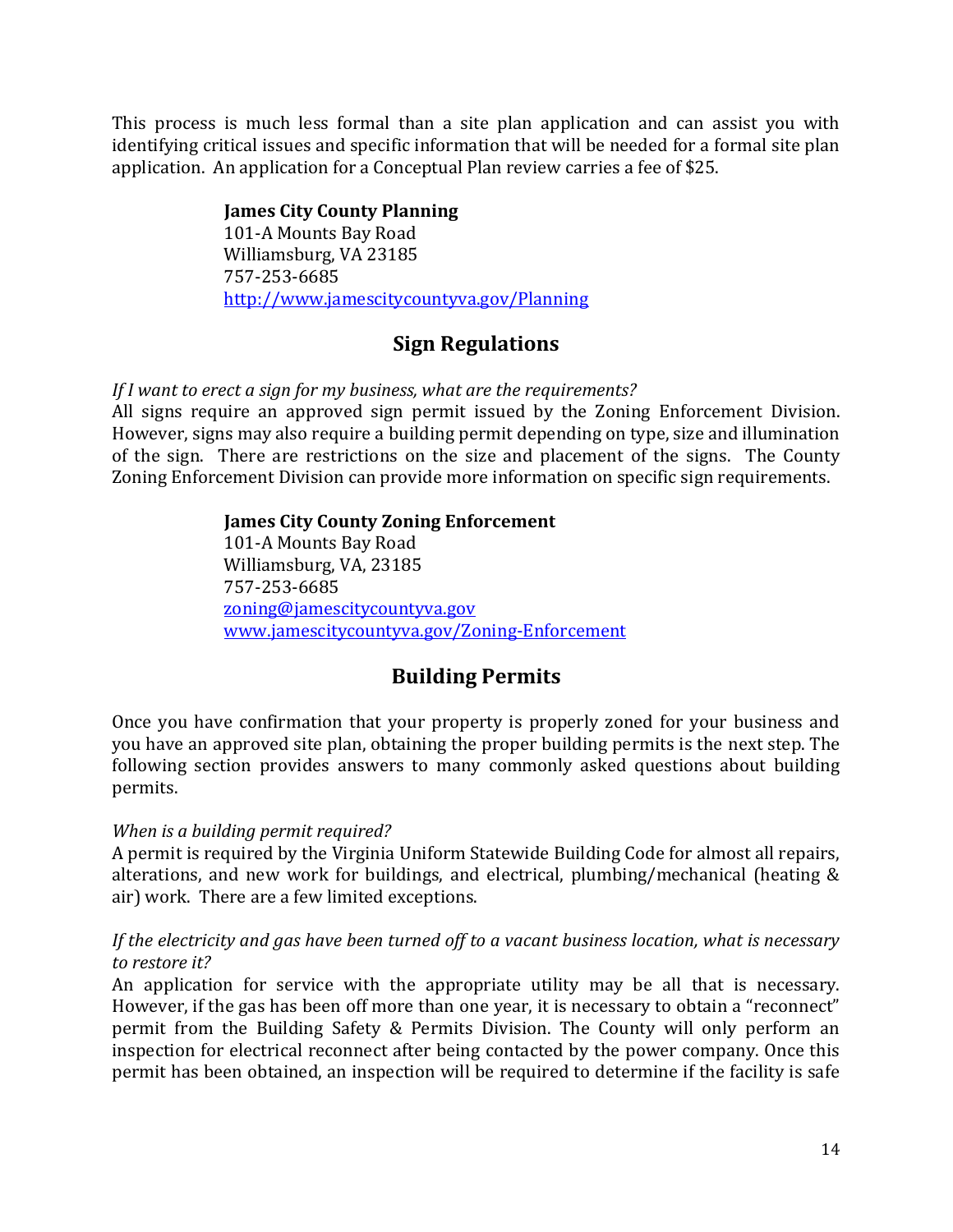and if service can be restored. If it is determined that any electrical problem exists, an electrical "reconnect" permit may be required.

### *How long does it take to get a permit?*

Simple permits such as reconnect permits may be issued during one visit to the Building Safety & Permits Division. Permits for large, complex structures may take three weeks.

#### *Who can apply for a permit?*

An owner, tenant, or licensed contractor can legally apply for a permit in Virginia. It is against State Regulations for an owner or tenant to obtain a permit and then hire an unlicensed contractor to do the work.

*What is required if a business wants to add on to an existing building or build a new building?* A site plan must first be approved indicating the location of the proposed footprint on the site (for commercial uses). Building permits are also required. The site plan must be approved prior to the issuance of the building permit, but the building permit application can be reviewed concurrently with the site plan review.

For information on building permits and review requirements, contact the:

### **James City County Building Permits & Safety**

101-E Mounts Bay Road Williamsburg, VA, 23185 757-253-6626 Fax: 757-259-4038 [www.jamescitycountyva.gov/Building-Safety-Permits](http://www.jamescitycountyva.gov/406/Building-Safety-Permits)

### **Community Development**

The James City County Department of Community Development consists of the following Divisions: Building Safety & Permits, Engineering and Resource Protection, Neighborhood Development, Planning, and Zoning Enforcement.

### **James City County Community Development**

101-A Mounts Bay Road Williamsburg, VA 23185 757-253-6671 [www.jamescitycountyva.gov/Community-Development](http://www.jamescitycountyva.gov/Community-Development)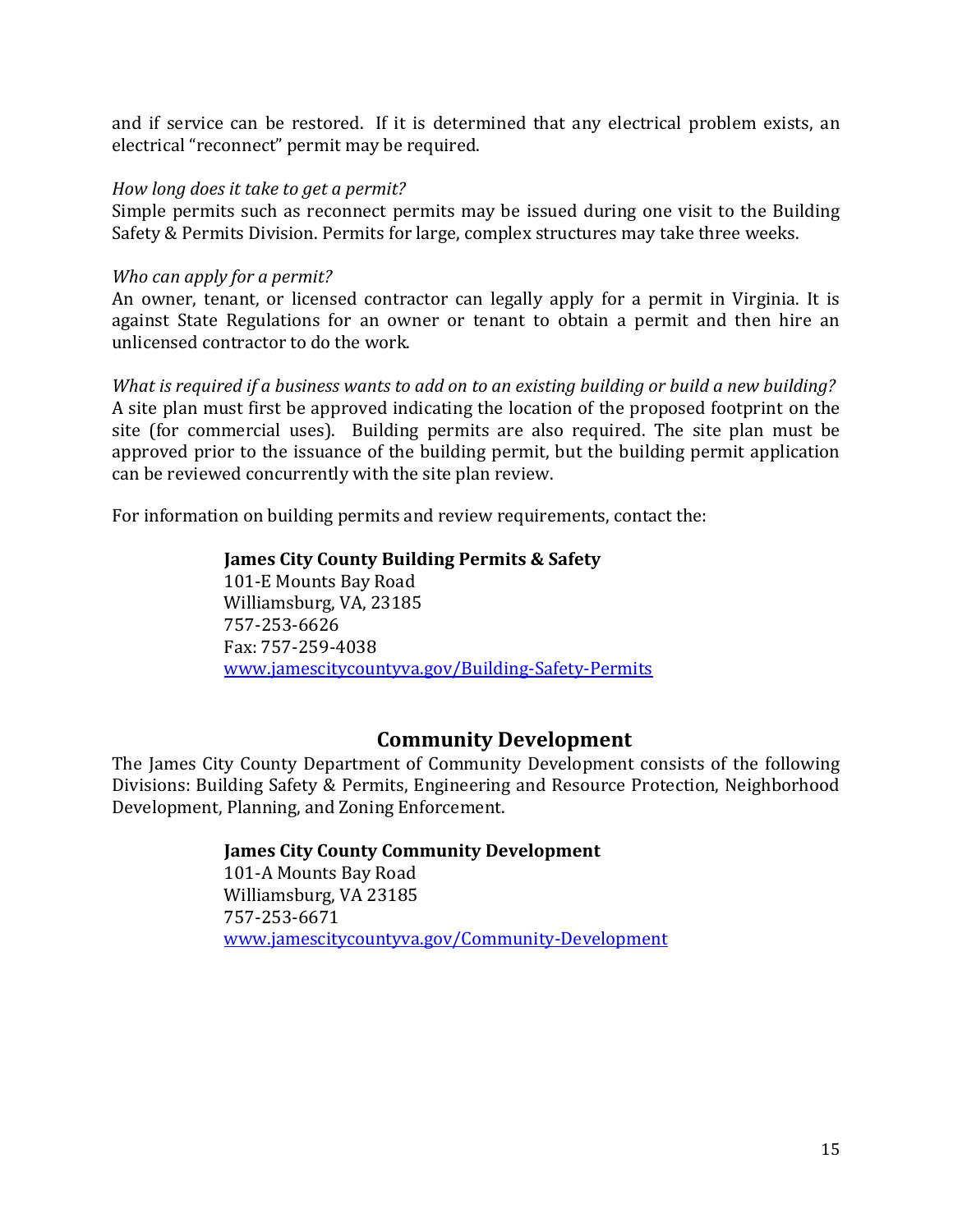# **IV. Fire Code**

James City County has adopted for local enforcement the Virginia Statewide Fire Prevention Code. The James City County Fire Department conducts inspections of businesses in the County for compliance to the code on an annual basis. The Fire Marshal's Office is the division of the Fire Department responsible for enforcement of the Statewide Fire Prevention Code.

To ensure that your business complies with these codes, contact:

**James City County Fire Code Enforcement/Fire Marshal** 5077 John Tyler Highway Williamsburg, VA 23185 757-220-0626 [www.jamescitycountyva.gov/Code-Enforcement-Investigations](http://www.jamescitycountyva.gov/Code-Enforcement-Investigations)

# **V. Business Startup Resources**

### **Launchpad: the Greater Williamsburg Business Incubator**

Launchpad is a joint regional initiative between the Economic Development Authorities of James City County, the City of Williamsburg, and York County to support entrepreneurship in Greater Williamsburg. It is managed by the College of William & Mary. Launchpad provides entrepreneurs and startups in Greater Williamsburg with the amenities, counseling, and services necessary to grow a successful business.

To learn more, please visit [www.gwlaunchpad.com](http://www.gwlaunchpad.com/) or contac[t go@gwlaunchpad.com.](mailto:go@gwlaunchpad.com)

### **Hampton Roads Small Business Development Center**

For established firms, emerging companies or aspiring entrepreneurs, the Virginia SBDC is the place where businesses go to talk business. Counseling, training and information resources are the hallmarks of the SBDC program. Business owners and managers can count on professional guidance, experienced insight, practical solutions and respect for confidentiality when they work with a Virginia SBDC.

> **Co-located with Launchpad** 757-565-4373 [www.hrsbdc.org](http://www.hrsbdc.org/)

### **Williamsburg SCORE Chapter 0549**

The Service Corps of Retired Executives [\(SCORE\)](http://www.scorewilliamsburg.org/) offers free and confidential counseling, workshops on management, and a resource index for start-up or existing business.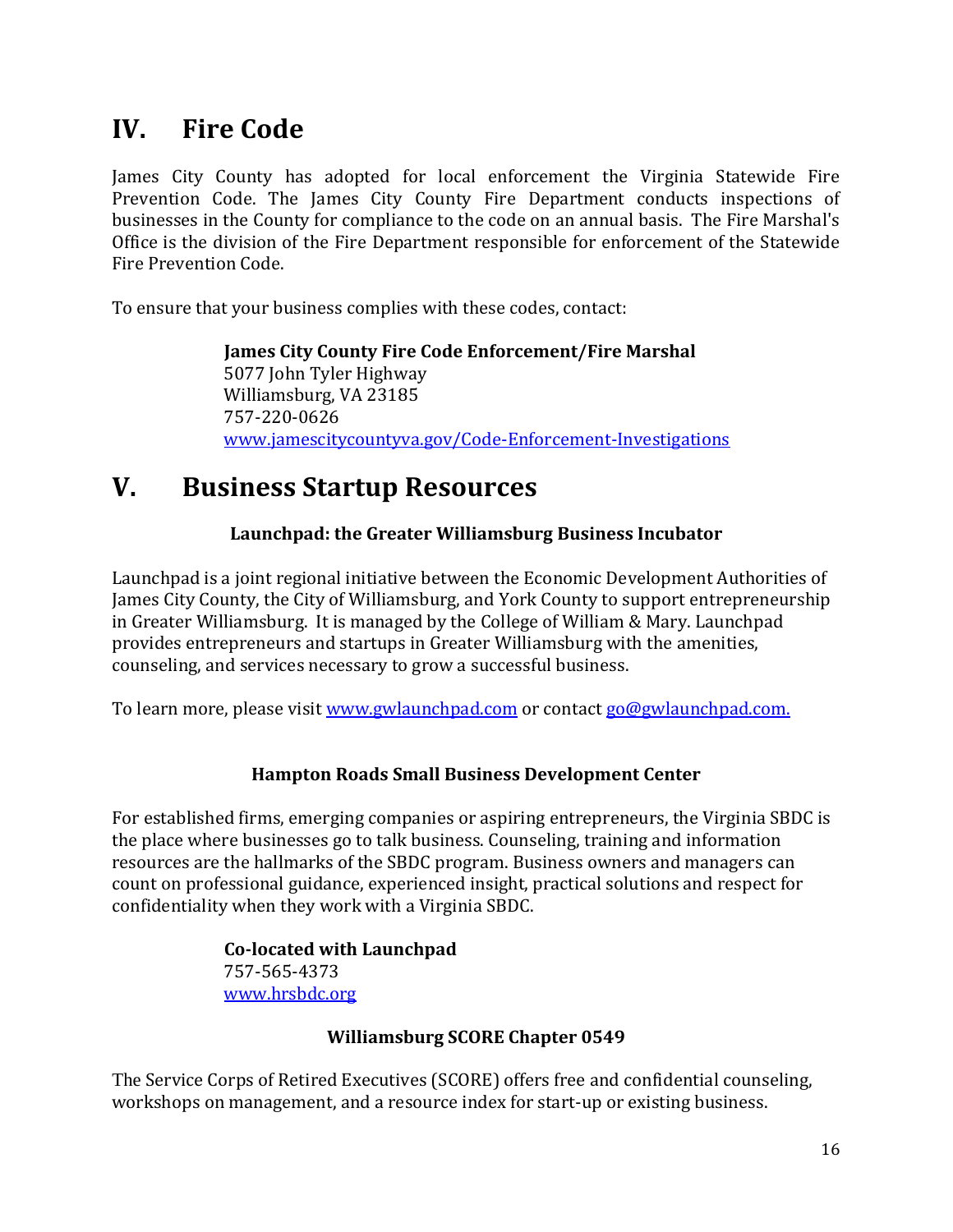Williamsburg SCORE has been dedicated to providing free small business advice and mentoring services since October 1985.

> **Co-located with Greater Williamsburg Chamber and Tourism Alliance**  421 N Boundary Street Williamsburg, VA 23185 757-229-6511 [www.scorewilliamsburg.org.](http://www.scorewilliamsburg.org/)

# **VI. Financing Your Business**

### **U.S. Small Business Administration**

The U.S. Small Business Administration (SBA) was created in 1953 as an independent agency of the federal government to aid, counsel, assist and protect the interests of small business concerns, to preserve free, competitive enterprise and to maintain and strengthen the overall economy of our nation. We recognize that small business is critical to our economic recovery and strength, to building America's future, and to helping the United States compete in today's global marketplace. Although SBA has grown and evolved in the years since it was established in 1953, the bottom line mission remains the same. The SBA helps Americans start, build and grow businesses. Through an extensive network of field offices and partnerships with public and private organizations, SBA delivers its services to people throughout the United States, Puerto Rico, the U. S. Virgin Islands and Guam.

### **Virginia District Office**  400 North 8th Street, Suite 1150 Richmond, VA 23219 804-771-2400 Fax: 804-771-2764 [www.sba.gov](http://www.sba.gov/about-offices-content/2/3155)

### **Virginia Small Business Financing Authority**

The Virginia Small Business Financing Authority (VSBFA) stands ready to assist those businesses and non-profit organizations looking to grow in Virginia, local economic development authorities and municipalities needing debt financing to attract businesses into their jurisdictions, as well as bankers seeking to find creative ways in which to make that next loan to a small business. The VSBFA is a political subdivision of the Commonwealth of Virginia whose mission is to promote Virginia businesses by increasing access to capital through the creative application of public and private financing, thereby maximizing employment opportunities and investment throughout the Commonwealth. Through its portfolio of financing programs, the VSBFA assists in three primary ways:

> 1. Direct Lending: In partnership with banks and other lenders, VSBFA provides direct loans in economic development transactions. VSBFA also provides